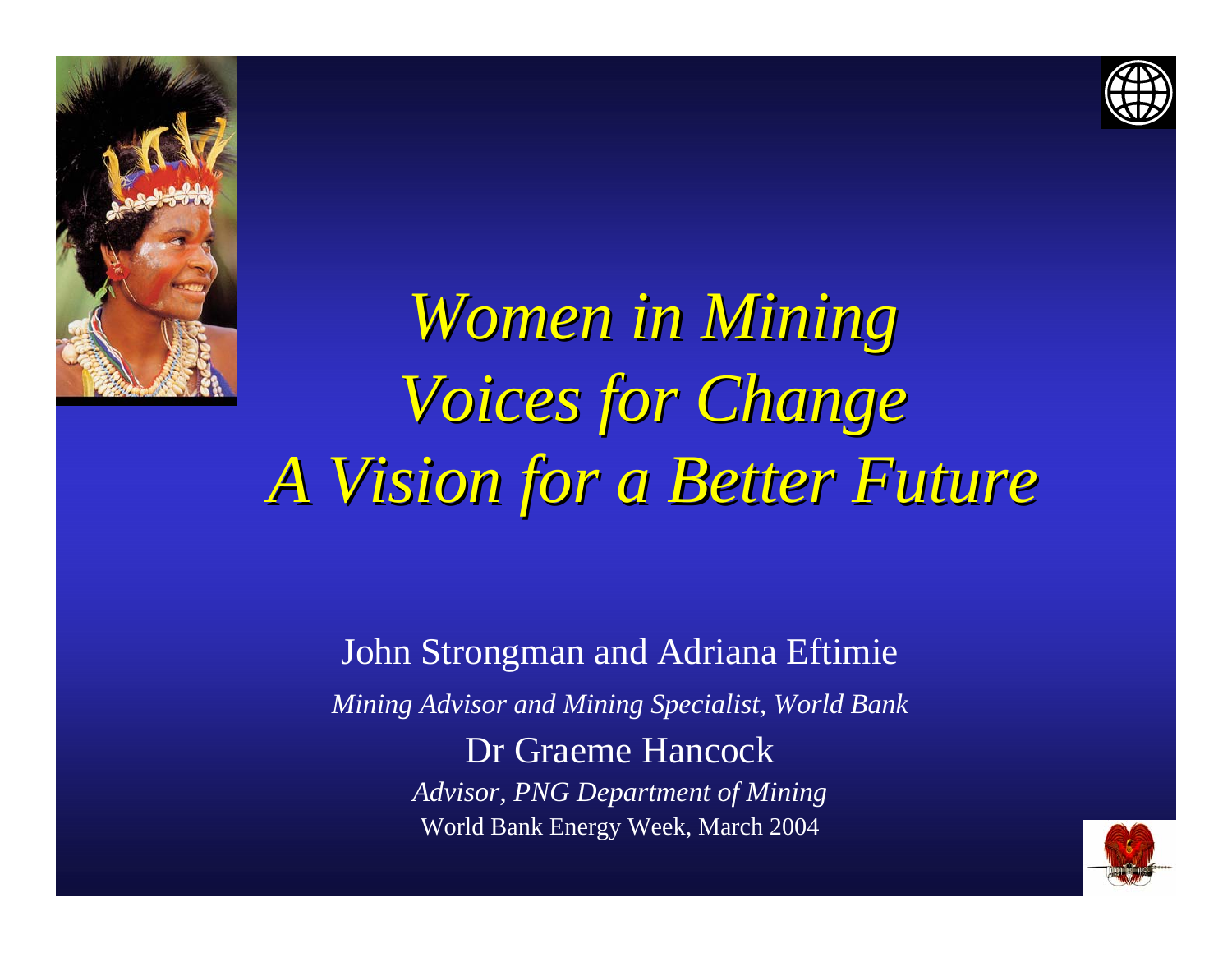



## *Winners and Losers in Mining The Gender Question*

- • It has long been recognized that the benefits from extractive industries (mining, oil and gas) tend to accrue at the macroeconomic level (especially exports and taxes) whereas the costs are often concentrated at the local level (environmental harm and social disruption)
- With this in mind, there has been a strong push in recent years to improve the benefits at the local level (especially by emphasizing spin-off businesses and increased compensation) and reduce the costs (by improved environmental practices)
- But our work on the mining sector in Papua New Guinea has raised concerns that simply improving benefits and reducing costs at the local level is not sufficient because there is a gender bias – benefits at the local level tend to be captured by men whereas negative impacts fall most heavily on women

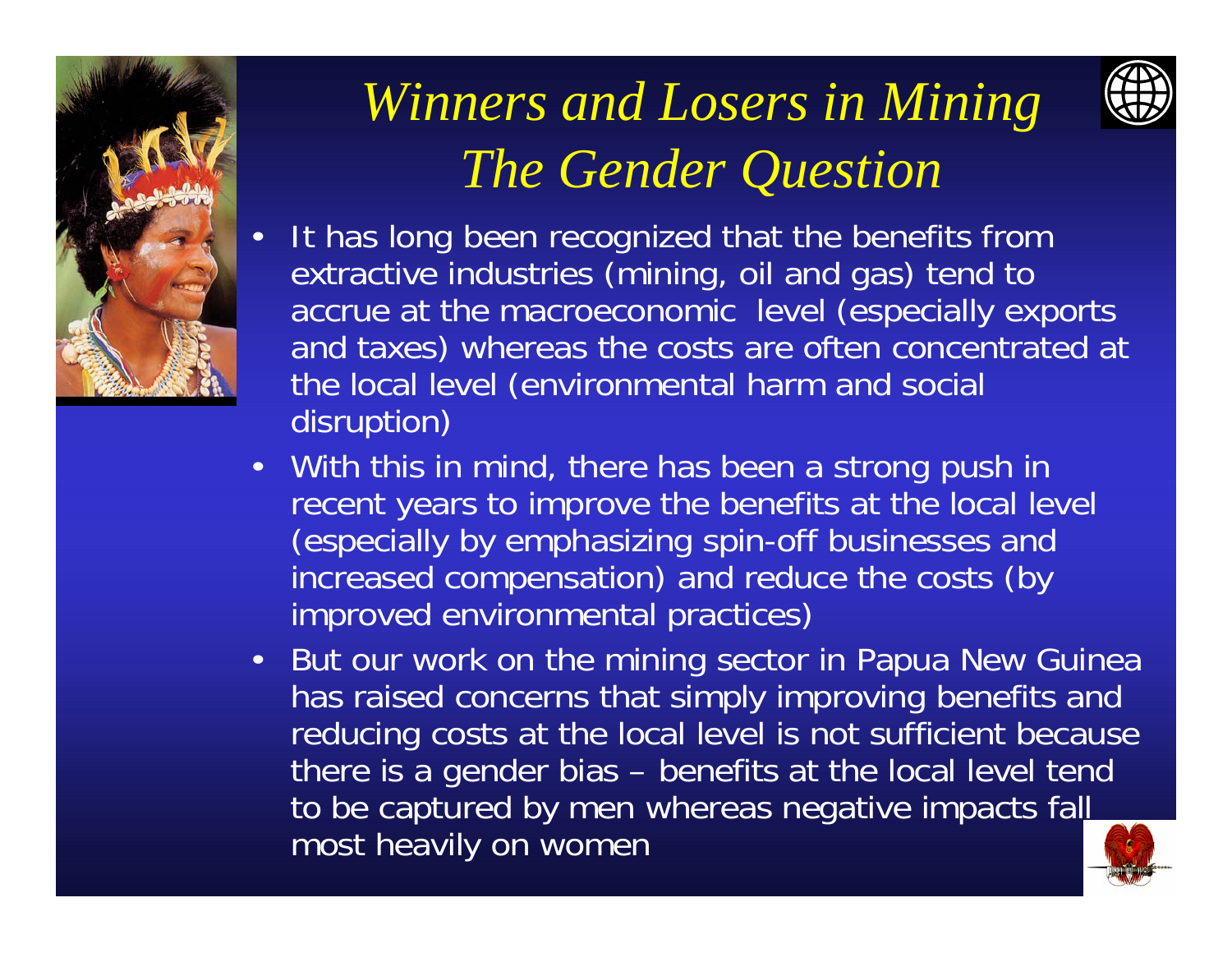

# *The PNG Women in Mining Conference Conference*



- With this background, and with support from mining companies, AusAID, and ESMAP, we held a conference in Papua New Guinea in August 2003
	- To examine
		- Negative impacts of mining on womer
		- Positive impacts of mining on womer
	- To develop strategies
		- To reduce and mitigate the negative impacts
		- To improve and enhance the positive impacts
- About 180 attendees (160 women, 20 men)
	- 160 from PNG, about two thirds from mining communities
	- 20 international attendees

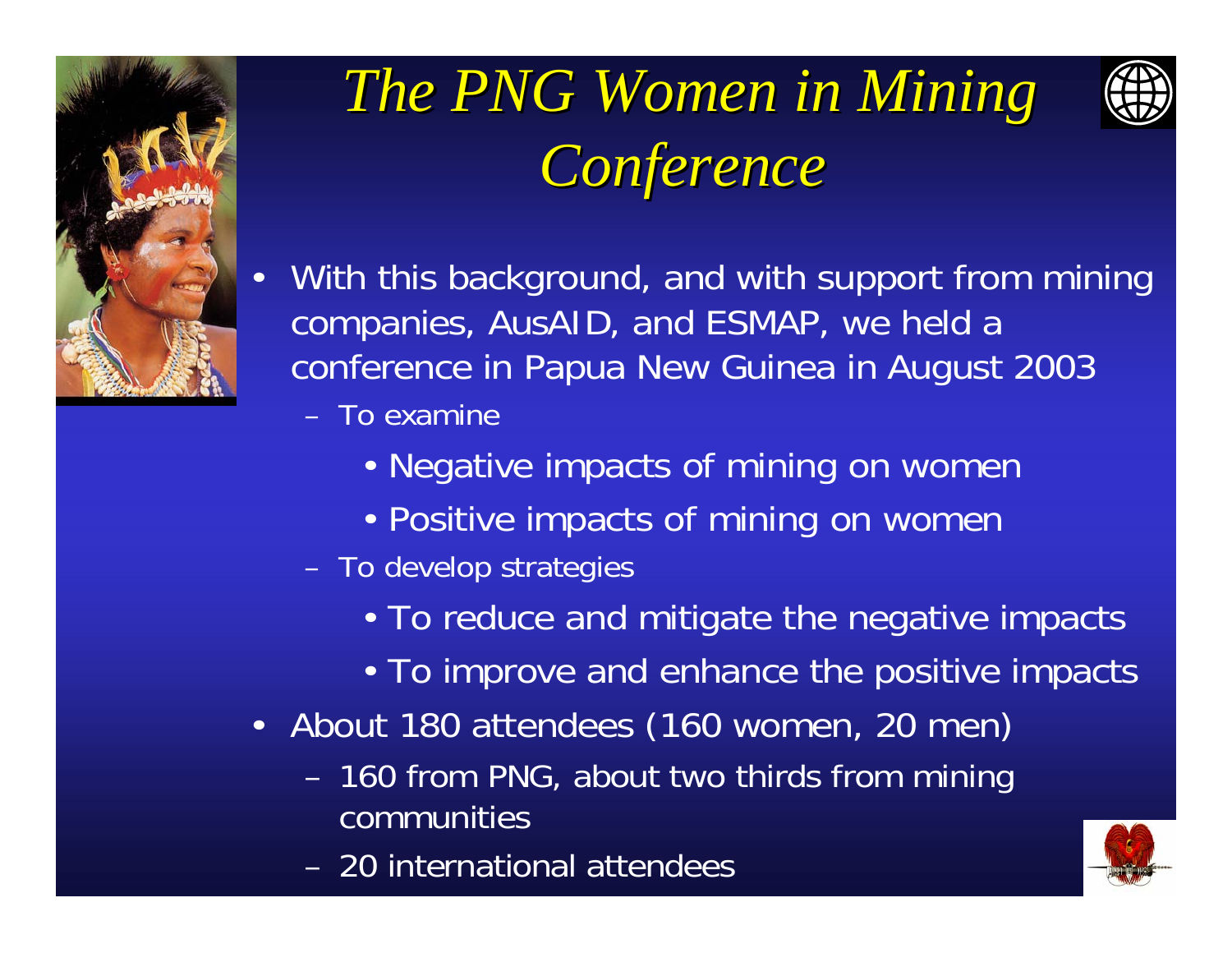

# *We Conducted a Survey of the Participants With a Questionnaire*

## • The Questionnaire

- Open ended format, handed out first day
- About 120 responses
- • Main Findings
	- Mining causes significant social harm over 60% conference participants reported significant harm relating to domestic violence, alcoholism, and family disruption
	- These findings were backed up by extensive discussions and examples during the conference

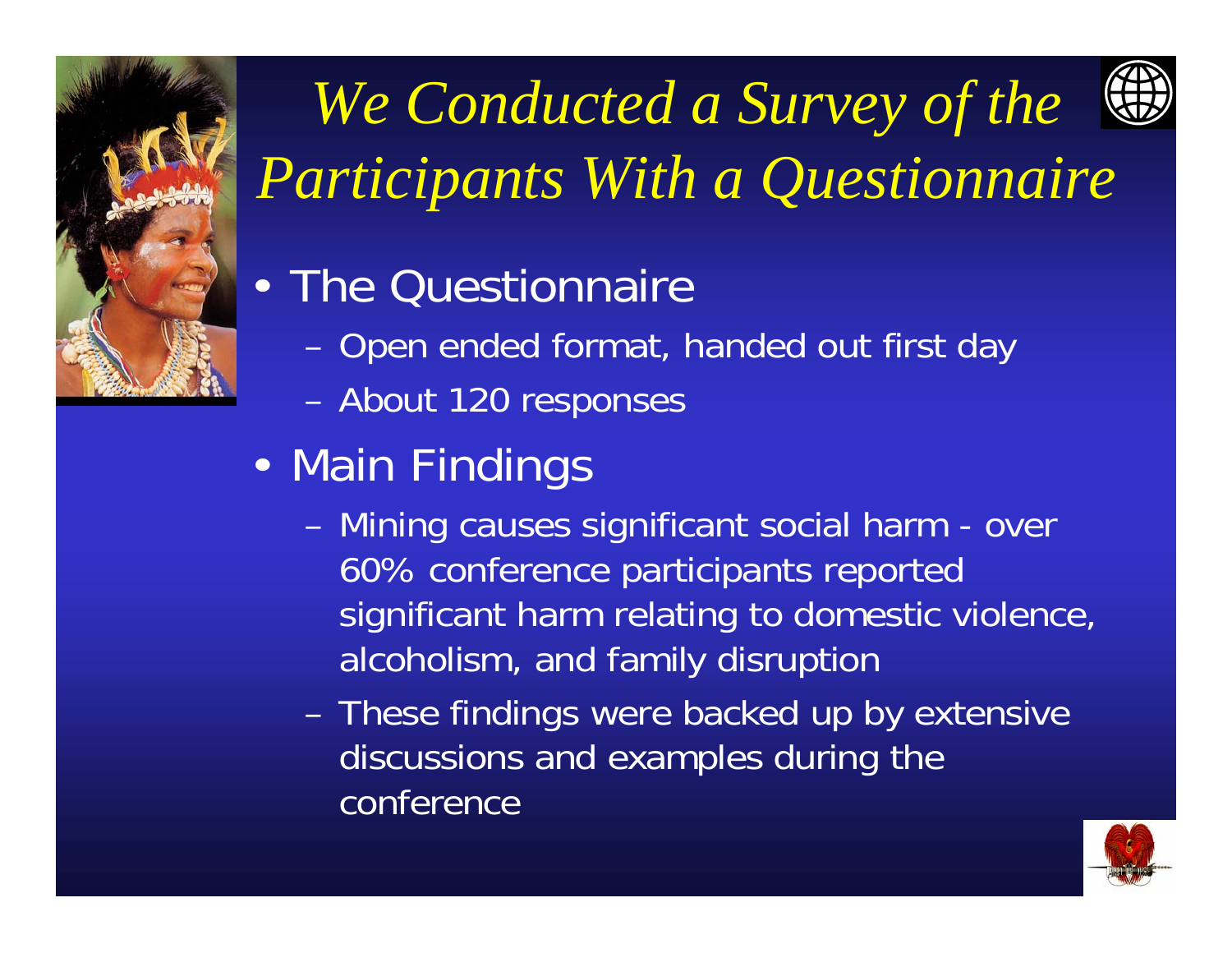

### *The Questionnaire: – Negative Impacts*



### **Percentage of responses**



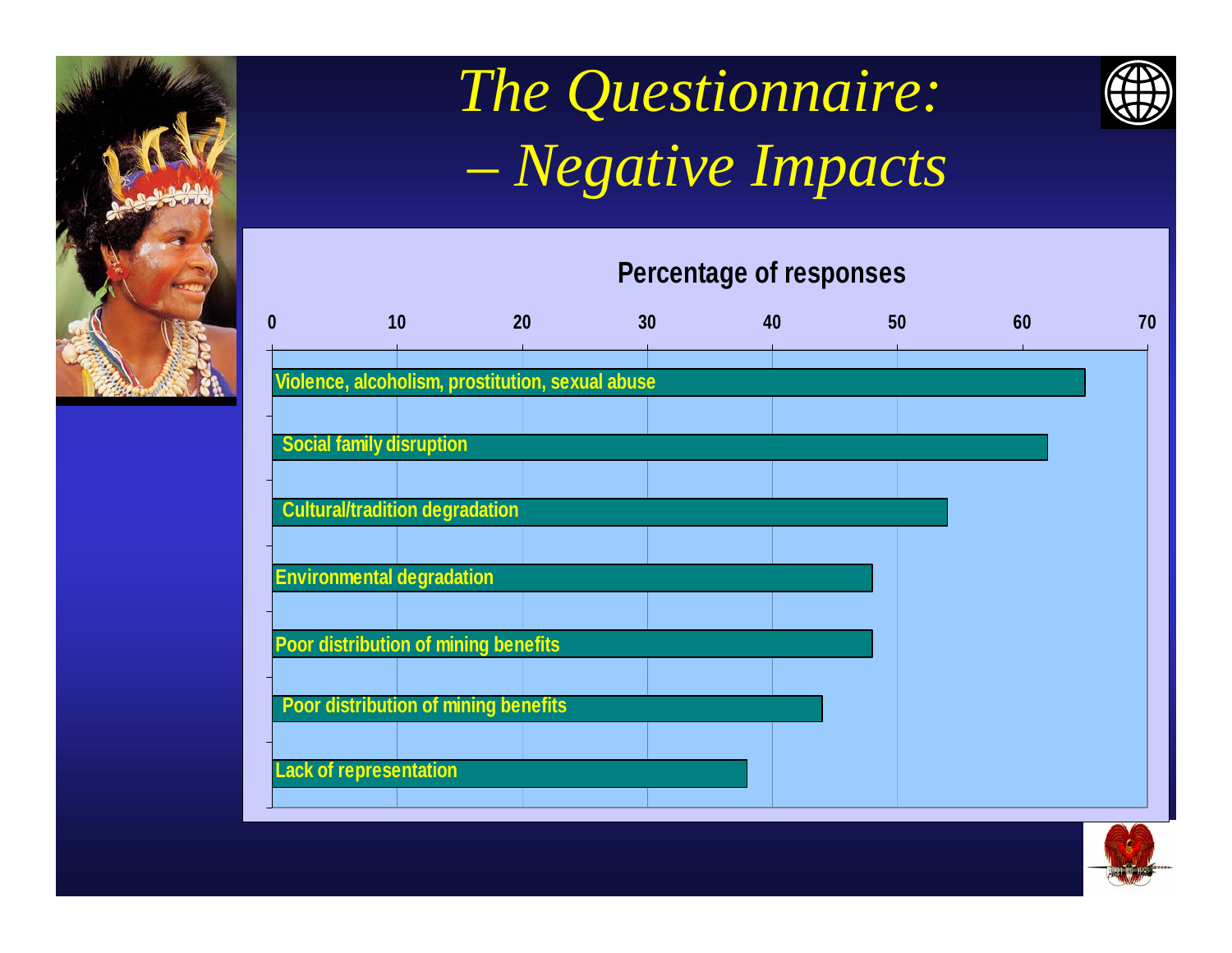

## *The Questionnaire Positive Impacts*







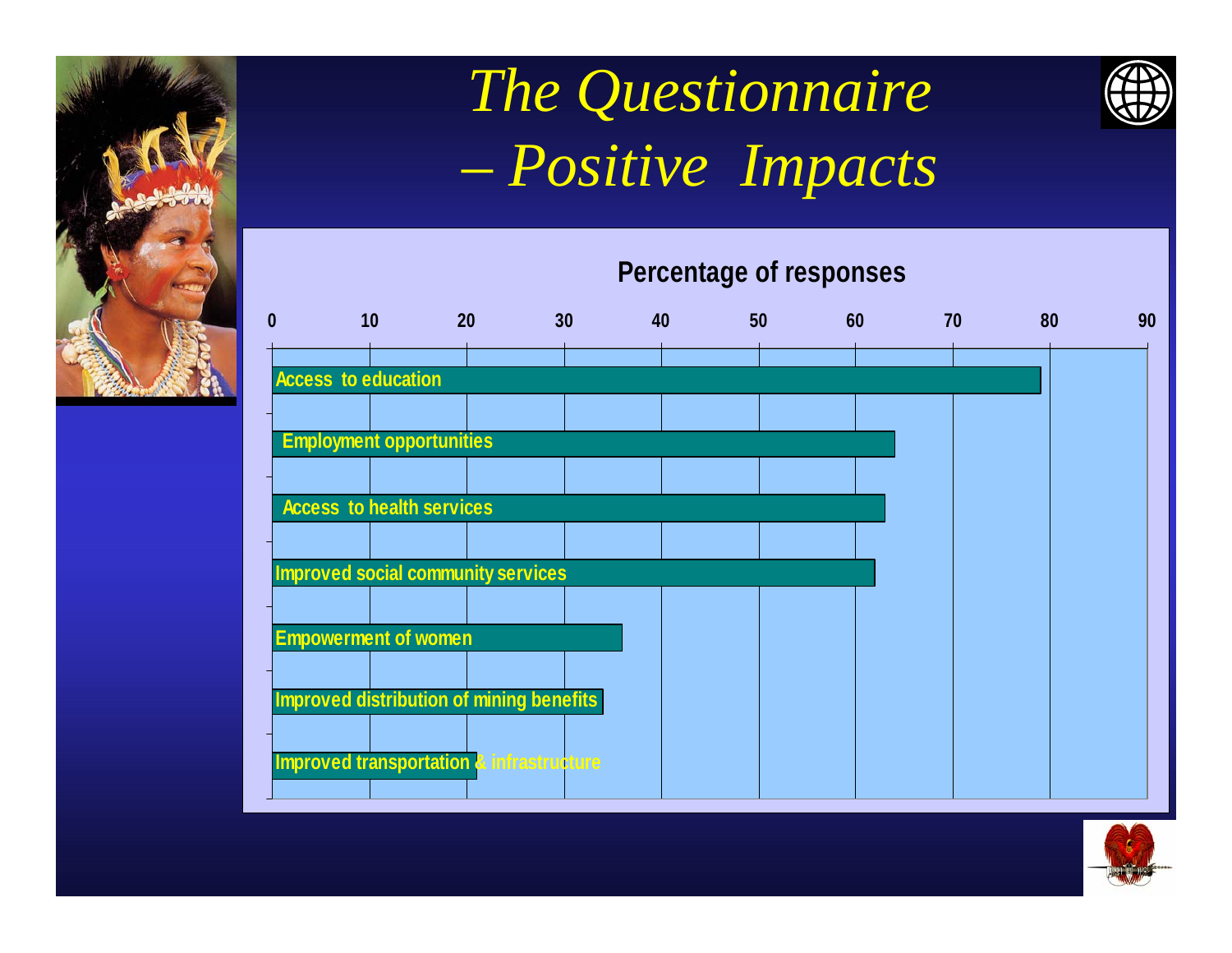

# *Strategies Developed in Response to the Questionnaire Results*

- • Based on the findings of the Questionnaire, the participants developed the following strategies: **Empowerment of women**
	- **Economic Empowerment**
	- **Social Empowerment**
	- **Well being of women**
		- **Health and education**
		- **Safety and security**
- And started the process of identifying actions by companies, communities, NGOs and Governments to implement the strategies

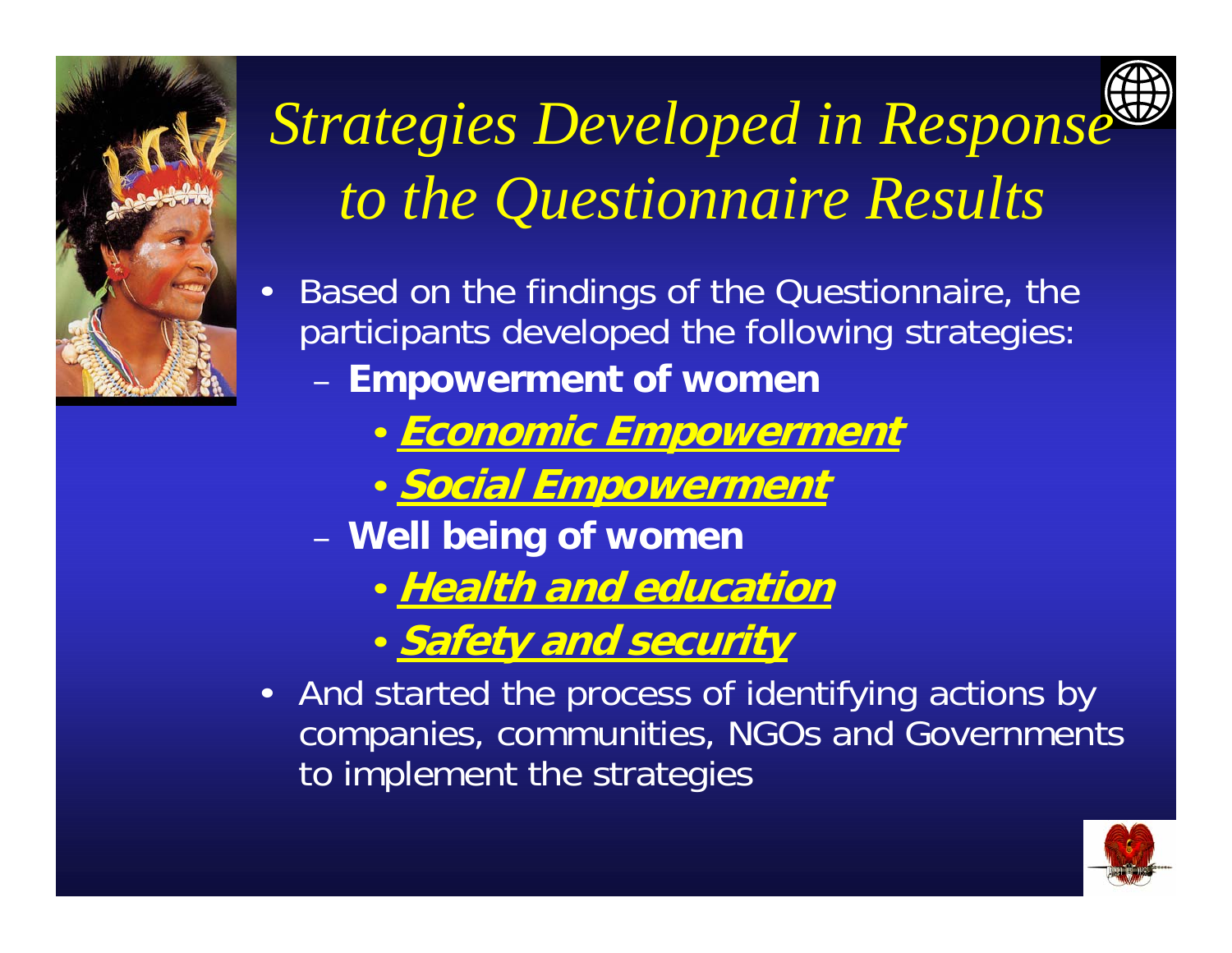

# *Actions Identified*



## *for Economic Empowerment*

- • Companies
	- – Affirmative action for greater employment of women
	- –Spin-off jobs aimed at women
- Communities and NGOs
	- – Men and women equally represented as agents for community level benefit distribution
	- Micro-credits for women's business/cottage industries – supported by training in accounting, marketing etc
- Government
	- – Dept. of Mining to direct a percentage of compensation and benefits to support communitybased Sustainable Development Programs including women's projects

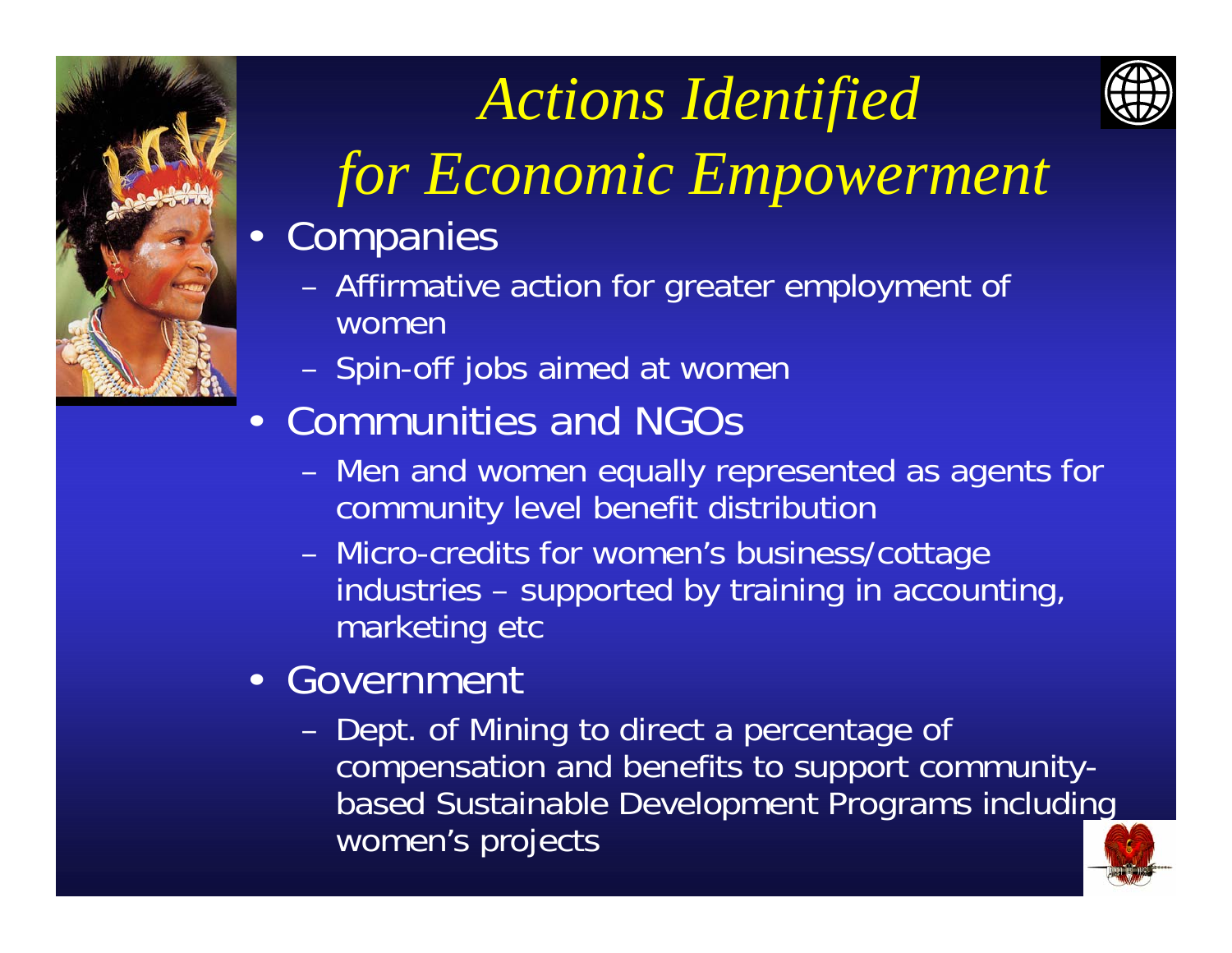

## *Actions Identified for Social Empowerment*

- Companies
	- Appointment of gender desk for women's issues
	- Include community women representatives in discussions at all stages of mine life (exploration to mine closure)

## • Communities and NGOs

- Select and support women to represent community concerns in committee and forums
- Liaise with local government on issues of concern to women
- Government
	- Involve women in Mine Review Committee and Development Planning Committee
	- Establish gender desks in Dept of Mining; local governments



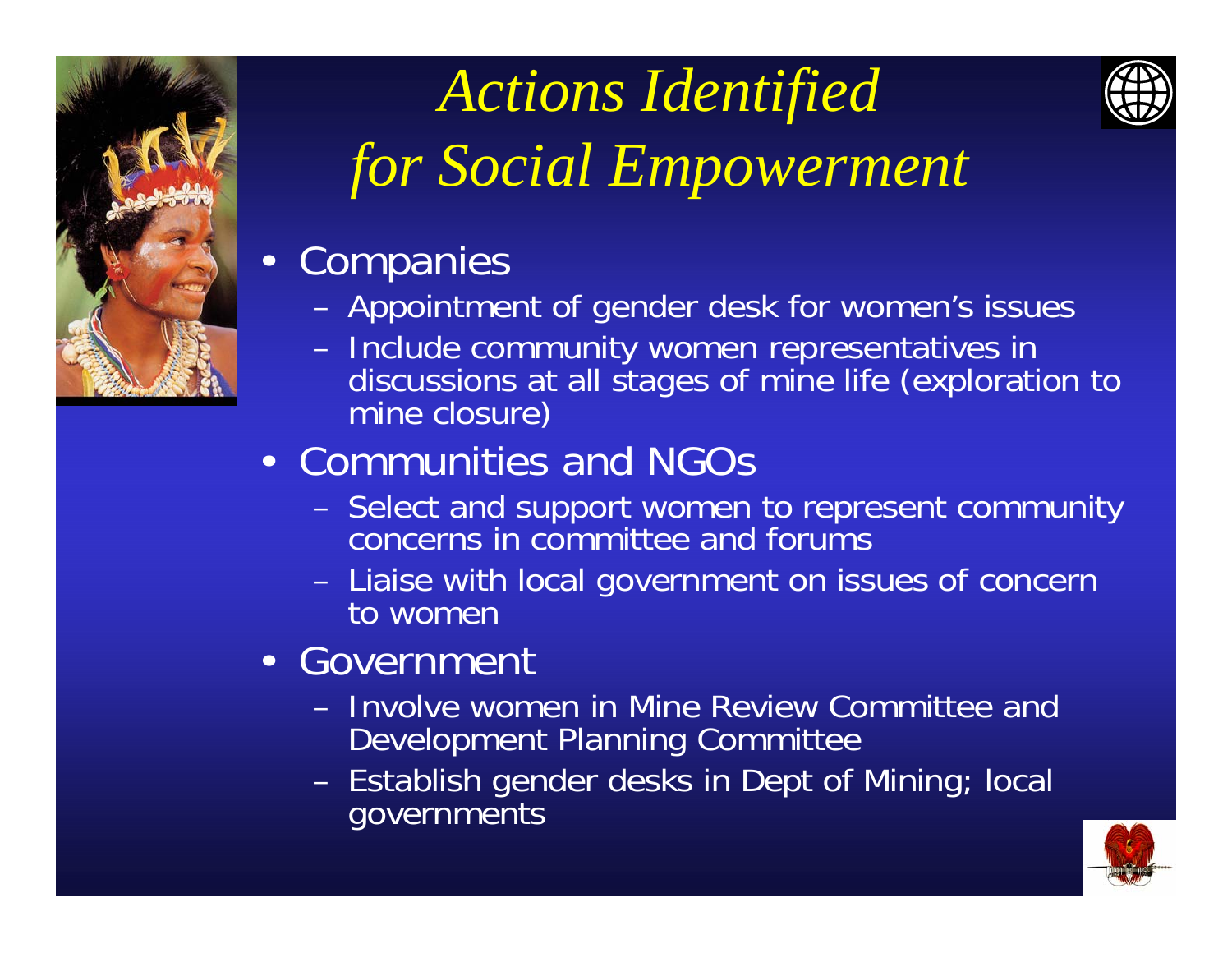



## *Actions Identified for Improved Health & Education*

### • Companies

- Skills training for women for in-company jobs
- Skills training for women in outside employment
- Community access to company health services

## • Communities and NGOs

- Support adult literacy, vocational skills and business training
- Education about HIV/AIDs and high risk diseases
- Government
	- Survey of women's access to social and community **services**
	- Enforce compliance with environmental regulations

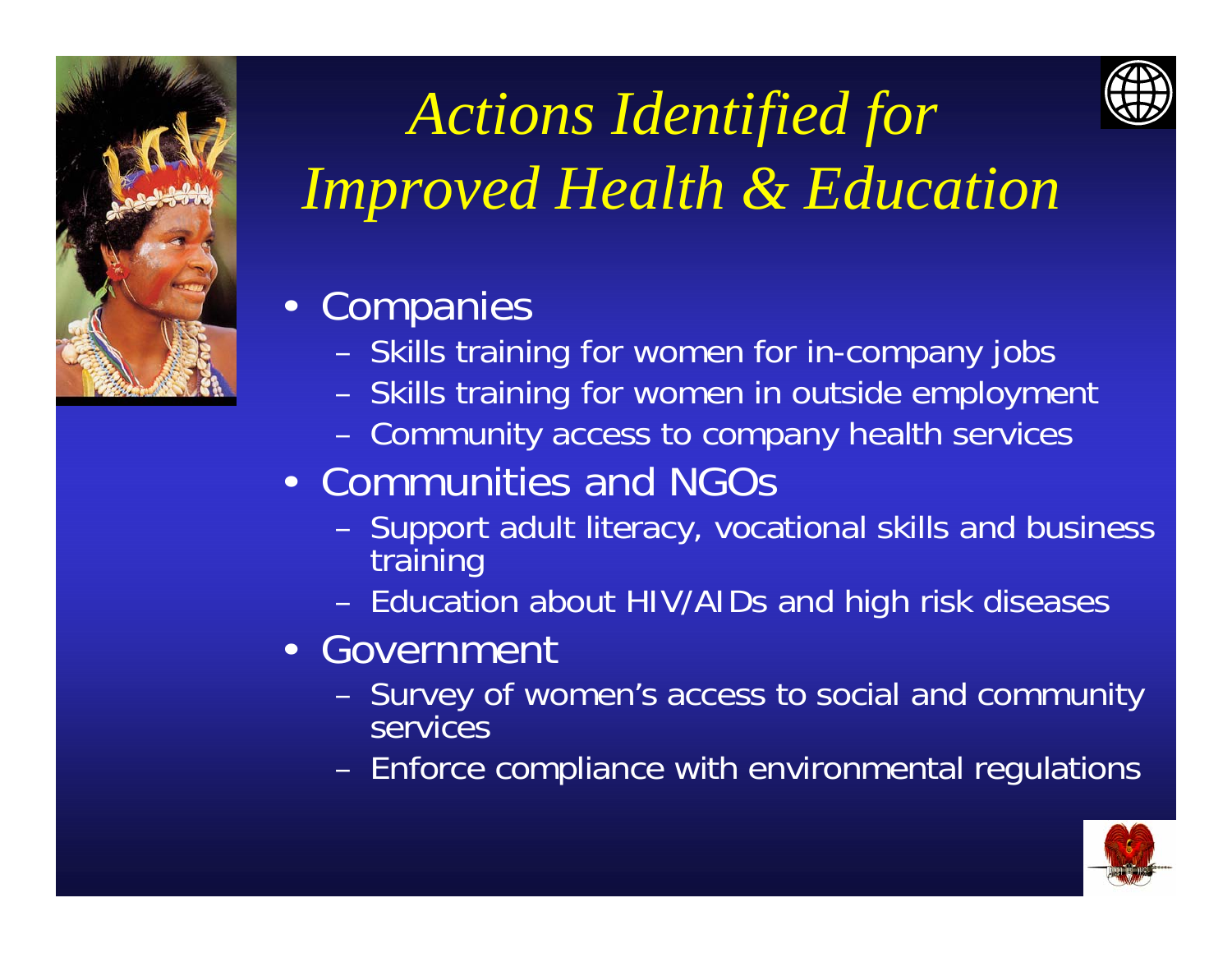



*Actions Identified for Improved Safety & Security*



- – Counseling for employees to reduce domestic violence and assist victims of violence
- Communities, NGOs and Government
	- Educate women about their rights and responsibilities regarding violence and abuse
	- – Counseling for both men and women to reduce domestic violence
	- Establish counseling services for victims of violence and abuse

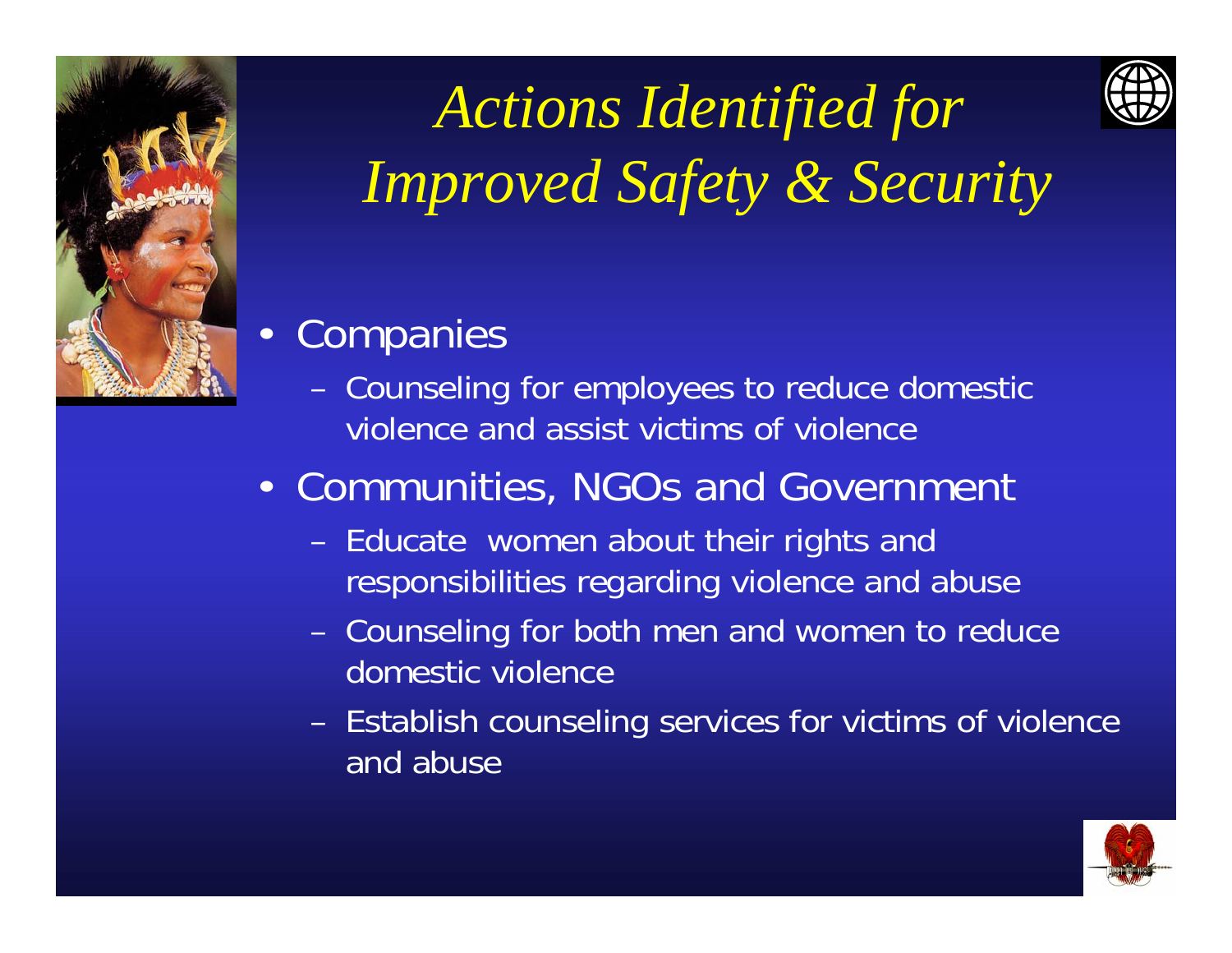



## *Examples of What Mining Companies, Government and Communities are Already Doing*

| <b>Economic</b>    | • Porgera – Micro credit Schemes                                       |
|--------------------|------------------------------------------------------------------------|
| <b>Empowerment</b> | .Ok Tedi - Support for skills training and<br>business development     |
| Social             | • Lihir – improved benefits distribution                               |
| <b>Empowerment</b> | • Ok Tedi - Gender Desk established                                    |
| <b>Health and</b>  | •Lihir - HIV/AIDS awareness campaign                                   |
| <b>Education</b>   | • Misima – Future Generations Trust to<br>support Health and Education |
| Safety and         | •Misima – Informing women of their rights                              |
| Security           | •Porgera - Counseling for victims of abuse                             |
|                    |                                                                        |

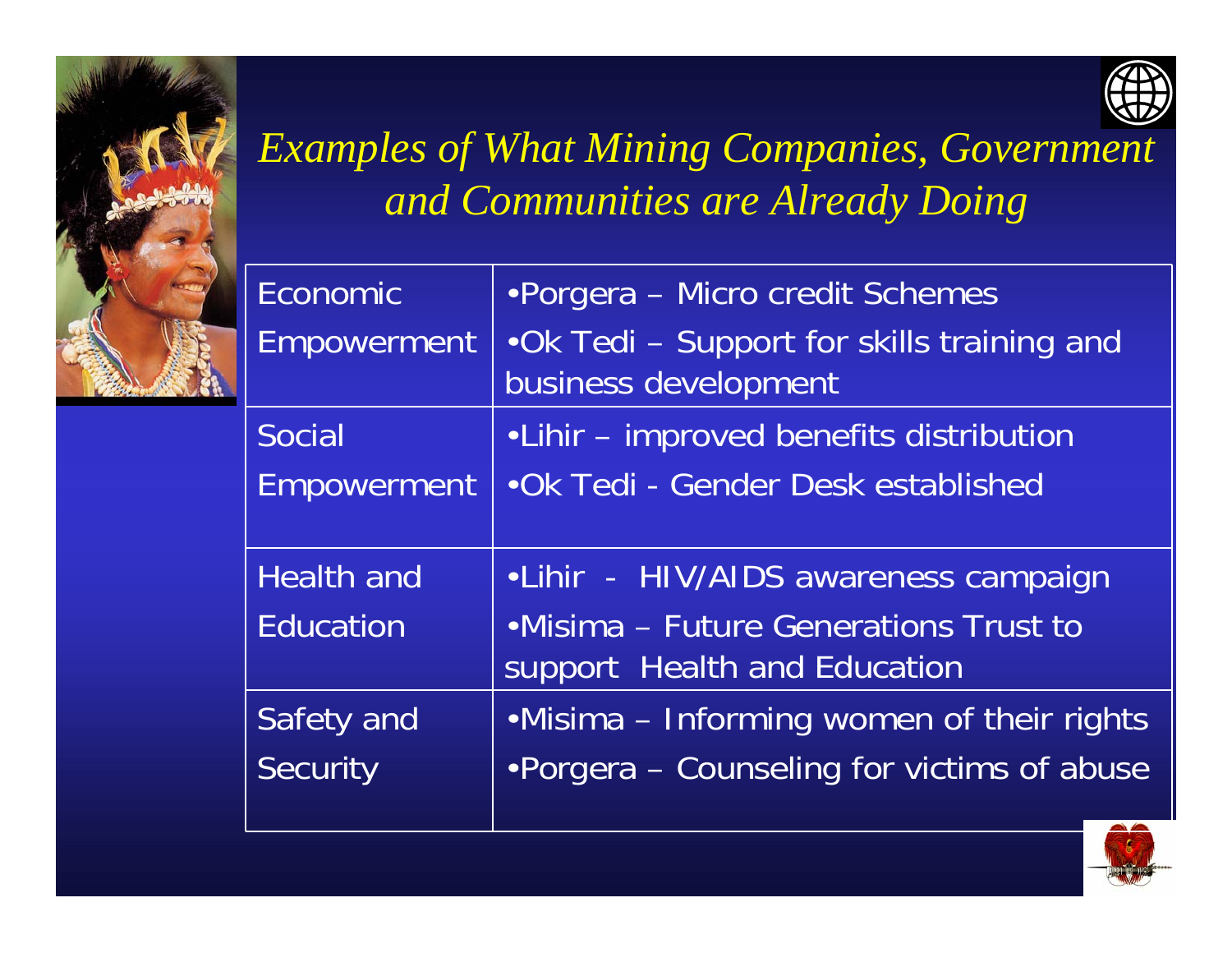

### *Women in Mining - Vision Statement*



Women in mining communities have a vision for a future of peace and prosperity resulting from improved well-being and greater empowerment where*:* 

#### *Well-Being - Health and Education*

- access to social and community services are increased
- access to educational and training opportunities for women and girls are increased
- diseases associated with changes in work patterns and diet are reduced and prevented
- socially and sexually transmitted infections, in particular HIV / AIDS are reduced and prevented
- environmental degradation that reduces the quality of life is mitigated and avoided.

#### *Economic Empowerment*

- mechanisms for enhancing the skills and abilities of institutions and associations supporting the development of women are established and improved
- access to business opportunities for women are increased
- mechanisms for the equitable distribution of financial benefit streams are established

• equitable and improved employment opportunities for women are ensured.

#### *Social Empowerment*

- the human rights of women and children are promoted and upheld
- traditional values and practices that protect women's contribution and status within communities areenhanced
- women are recognized as ke y stakeholders in communities
- women are represented and effectively participate in ongoing consultation at all levels of decision-making throughout the mine life.

#### *Well-Being - Safety and Security*

- $\bullet$  all forms of violence against women; and within and against communities are eliminated
- alcohol and drug abuse are eliminated
- sexual abuse is eliminated
- • all stakeholders in mining communities work together to avoid or mitigate social breakdown.

#### *Artisanal and Small Scale Mining*

• artisanal and small scale mining is managed within a framework of sustainable development.

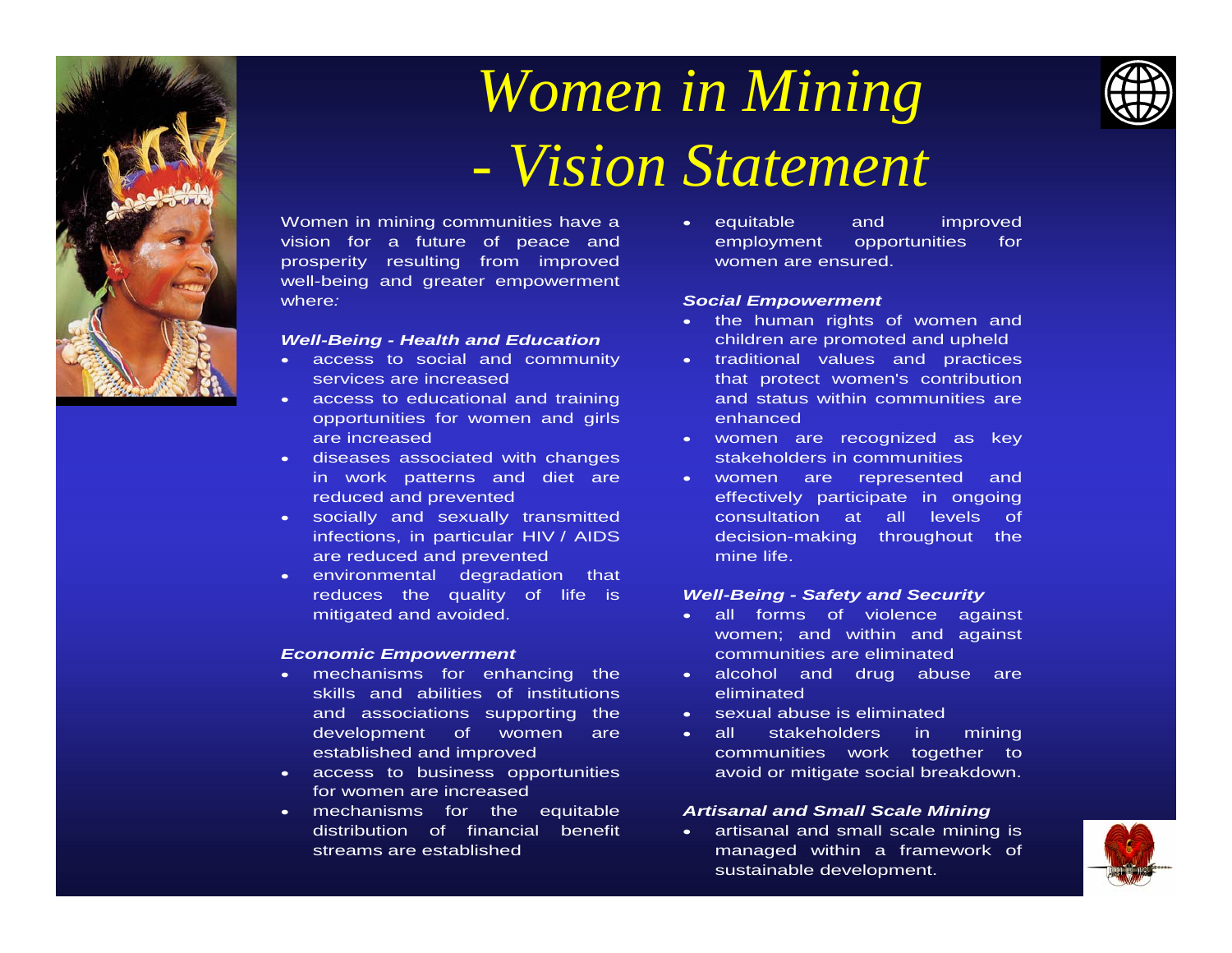

## *Some Possible Broader Implications*



### Hypothesis: if women (children and families) are overall net beneficiaries from mining then there are better prospects for achieving sustainable development

- Why: in many indigenous communities women are the basic economic drivers of the community and supporters of their families. Benefit streams to men often contribute to domestic harm not good and social problems such as alcohol abuse
- Solution: in order for women (children and families) to become net beneficiaries from mining, then planning and actions are needed so that
	- benefits are widely shared and well used in communities (not just captured by a few) and ;
	- – **harmful impacts are identified and mitigated, especially for the groups with least influence**